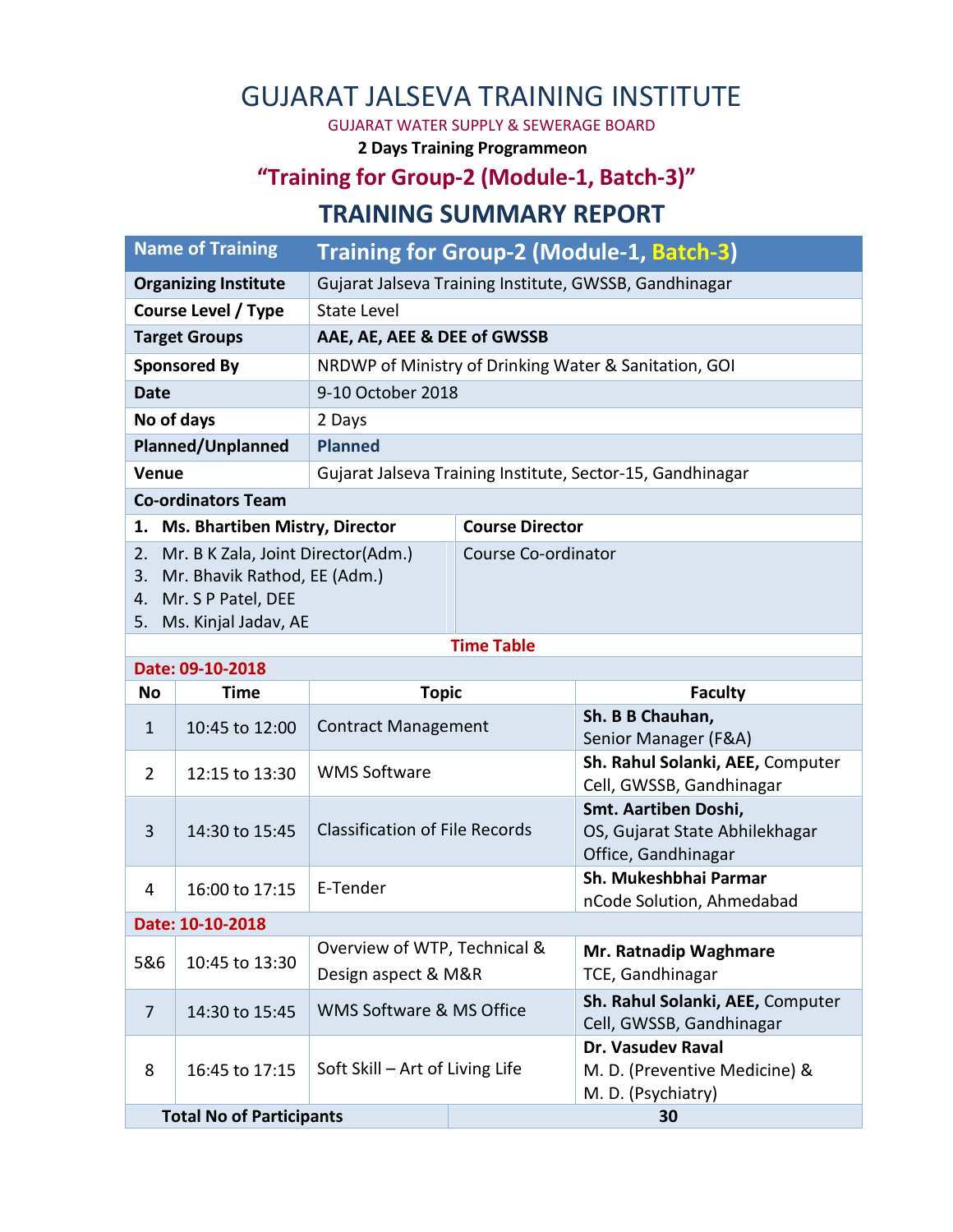## **List of Participants**

| Sr                      | <b>CPF</b> | <b>Name of Employee</b> |                                   | <b>Designation</b> | <b>Office</b>       | <b>Place</b>              |
|-------------------------|------------|-------------------------|-----------------------------------|--------------------|---------------------|---------------------------|
| <b>No</b>               | <b>No</b>  |                         |                                   |                    |                     |                           |
| $\mathbf{1}$            | 10473      | Mr.                     | Abhaykumar Shivprasad Singh       | <b>AE Civil</b>    | PHS Sub Div         | Bhanvad                   |
| $\overline{2}$          | 10417      | Mr.                     | Amrutbhai Varvabhai Desai         | <b>AE Civil</b>    | PHS Sub Div         | Shihori                   |
| 3                       | 10162      | Mr.                     | Aniruddh Ranchoodbhai<br>Dodiya   | <b>AAE Civil</b>   | <b>PHW Division</b> | Limbdi<br>(Surendranagar) |
| 4                       |            | Mr.                     | Arpit Punambhai Parikh            | <b>DEE Civil</b>   | PHS Sub Div         | Himatnagar                |
| 5                       |            | Mr.                     | Bharatdan Ambadan Khadia          | <b>AAE Civil</b>   | PHS Sub Div         | Gondal                    |
| 6                       | 10593      | Mr.                     | Chandrakant Bahadurbhai<br>Vasava | <b>AE Civil</b>    | <b>PHS Sub Div</b>  | <b>Bharuch</b>            |
| $\overline{\mathbf{z}}$ | 10438      | Mr.                     | Chirag Rajendrabhai Panchal       | <b>AE Civil</b>    | PHS Sub Div         | Gadhda                    |
| 8                       | 10160      | Miss.                   | Dharmistha Jaganbhai Patel        | <b>AAE Civil</b>   | PHS Sub Div         | <b>Bilimora</b>           |
| 9                       | 10140      | Mr.                     | Dineshbhai Kalyanji Patel         | <b>AAE Civil</b>   | <b>PHW Division</b> | Navsari                   |
| 10                      | 10279      | Mr.                     | Dlilp Govind Khokhari             | <b>AAE Civil</b>   | PHS Sub Div         | Porbandar                 |
| 11                      | 10434      | Miss.                   | Hirva Jitendrabhai Dave           | <b>AE Civil</b>    | PHS Sub Div-2       | Surendranagar             |
| 12                      |            | Mr.                     | <b>Hitesh Chimanlal Suthar</b>    | <b>AAE Civil</b>   | <b>PHW Division</b> | Mehsana                   |
| 13                      |            | Mr.                     | Jay H Trivedi                     | <b>DEE Civil</b>   | PHS Sub Div         | Khedbhrahma               |
| 14                      | 10144      | Mrs.                    | Jyoti Mukesh Patel                | <b>AAE Civil</b>   | <b>PHW Division</b> | Navsari                   |
| 15                      | 10139      | Mr.                     | Kaushik Jivanbhai Chaudhari       | <b>AAE Civil</b>   | <b>PHW Division</b> | Vyara                     |
| 16                      | 10085      | Mrs.                    | Kinjal Bhaskar Dalwadi            | <b>AAE Civil</b>   | HO, GWSSB           | Gandhinagar               |
| 17                      | 10481      | Mr.                     | Kishan Rameshbhai Suthar          | <b>AE Civil</b>    | PHS Sub Div         | <b>Bhiloda</b>            |
| 18                      | 10469      | Mr.                     | Kuldeep Popatlal Patidar          | <b>AE Civil</b>    | PHS Sub Div         | Lunawada                  |
| 19                      | 10101      | Mr.                     | Mahesh Chamanlal Parmar           | <b>AAE Civil</b>   | <b>PHW Division</b> | Deesa                     |
| 20                      | 10278      | Mr.                     | Mahesh Surmalbhai Dama            | <b>DEE Civil</b>   | PHS Sub Div         | Kutiyana                  |
| 21                      | 10347      | Mr.                     | Manesh Balubhai Kedaria           | <b>AAE Civil</b>   | PHS Sub Div         | Savli                     |
| 22                      | 10404      | Mr.                     | Manish Mahendrabhai Modi          | <b>AAE Civil</b>   | PHS Sub Div-1       | Morbi                     |
| 23                      |            | Mr.                     | Mohit Chandrashekhar Bhoot        | <b>AE Civil</b>    | PHS Sub Div         | Tharad                    |
| 24                      | 10174      | Mr.                     | Nasrullah Mustufak Dodiya         | <b>AAE Civil</b>   | PMU, Modasa         | Modasa                    |
| 25                      | 10358      | Miss.                   | Neha Sureshbhai Rana              | <b>AAE Civil</b>   | PH Circle           | Vadodara                  |
| 26                      | 10599      | Mr.                     | Rahul Mahendrakumar Solanki       | <b>AEE Civil</b>   | HO, GWSSB           | Gandhinagar               |
| 27                      | 10521      | Mr.                     | Rajesh Chhaganlal Solanki         | <b>AAE Civil</b>   | PHS Sub Div         | Junagadh                  |
| 28                      | 10626      | Mr.                     | Sahistaben Ashokbhai Patel        | <b>DEE Civil</b>   | PH Circle           | Valsad                    |
| 29                      | 10194      | Mr.                     | Sanketbhai Manilal Patel          | <b>AAE Civil</b>   | PHS Sub Div         | Olpad                     |
| 30                      | 10458      | Mrs.                    | Surekha Prasant Savant            | <b>AE Civil</b>    | Zone-1              | Vadodara                  |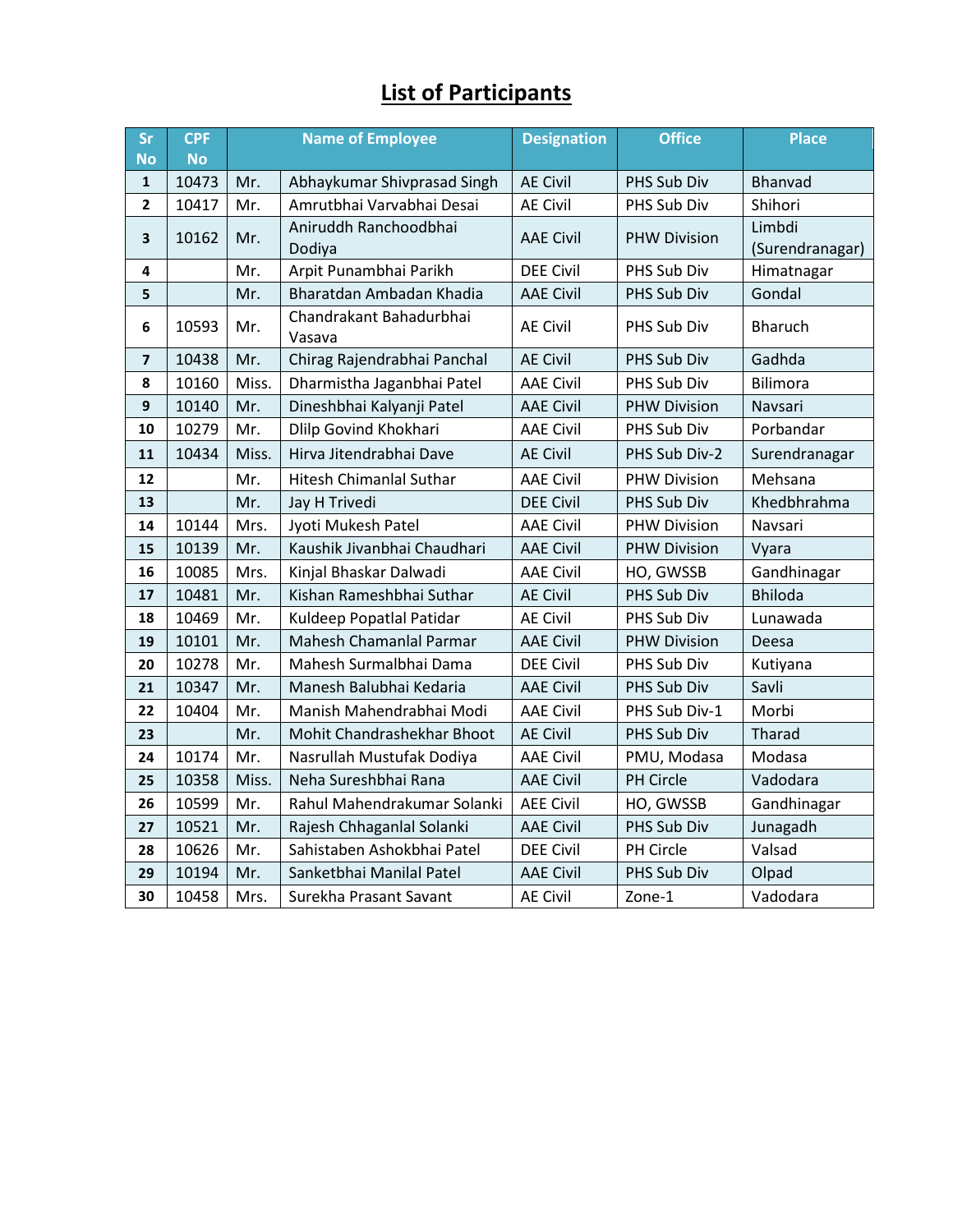## **Photo Gallery**

1. **Sh. B B Chauhan**, Senior Manager (F&A), GWSSB addressing the trainees



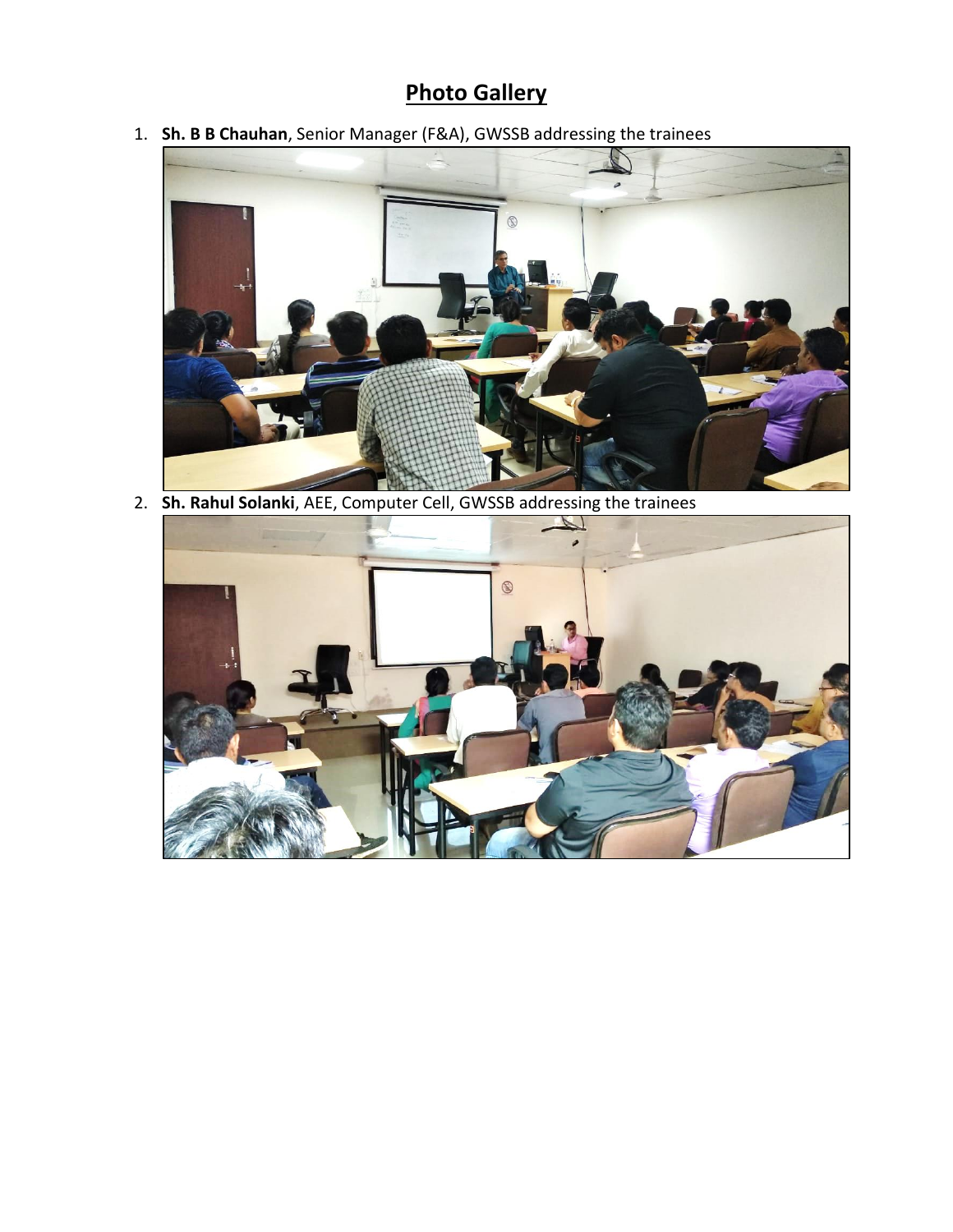3. **Smt. Aartiben Doshi**, OS, Gujarat State Abhilekhagar, Gandhinagar addressing the trainees



**4. Sh. Mukeshbhai Parmar,** nCode Solution, Ahmedabad addressing the trainees